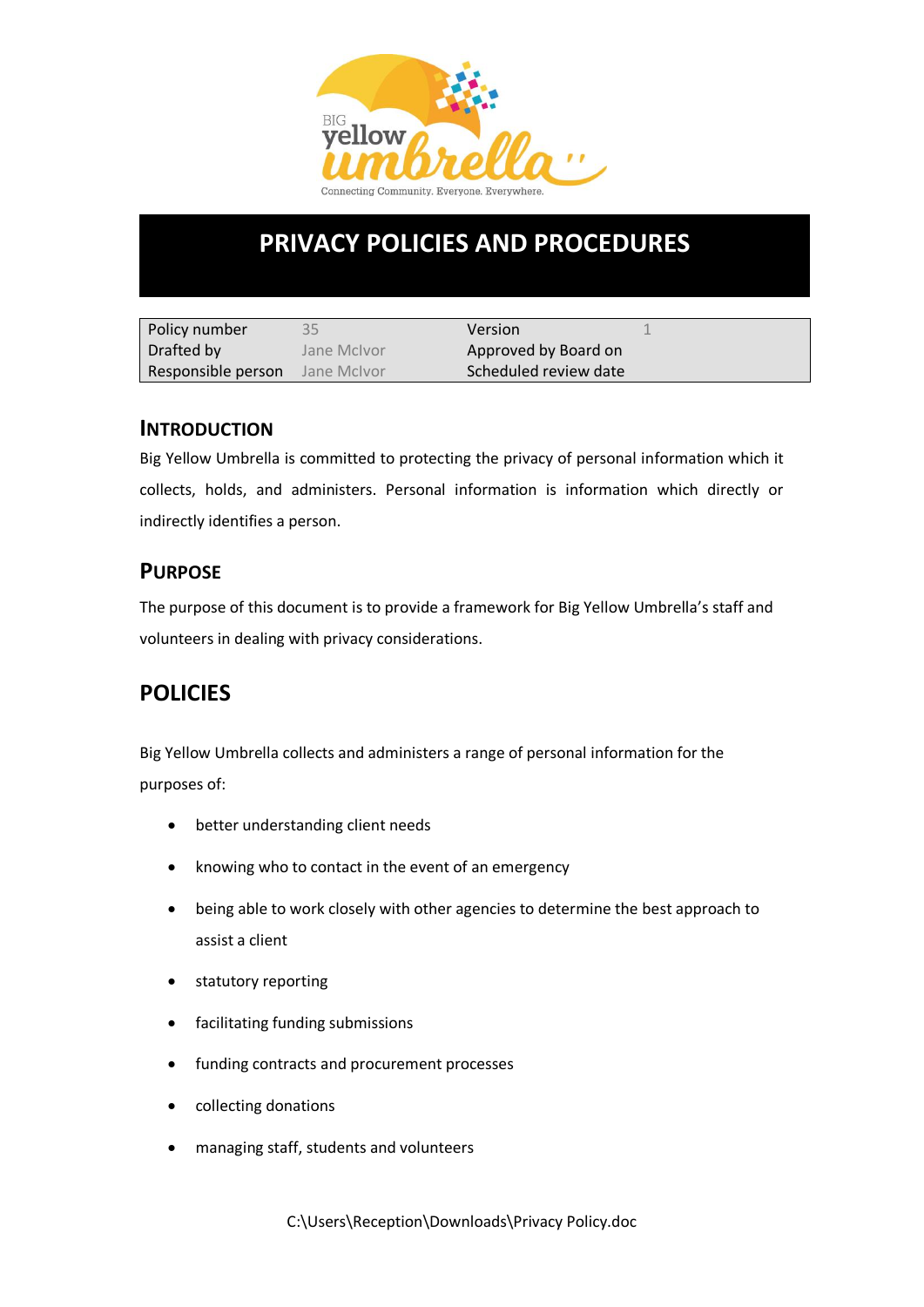Big Yellow Umbrella is committed to protecting the privacy of personal information it collects, holds and administers.

Big Yellow Umbrella recognises the essential right of individuals to have their information administered in ways which they would reasonably expect – protected on one hand and made accessible to them on the other. These privacy values are reflected in and supported by Big Yellow Umbrella's core values and philosophies and also reflected in this Privacy Policy, which is compliant with the Privacy Act 1988 (Cth).

Big Yellow Umbrella is bound by laws which impose specific obligations when it comes to handling information. Big Yellow Umbrella has adopted the following principles contained as minimum standards in relation to handling personal information.

Big Yellow Umbrella will:

- collect only information which it requires for its primary function
- ensure that stakeholders are informed as to why the information is collected and how Big Yellow Umbrella administers the information gathered
- use and disclose personal information only for its primary functions or a directly related purpose, or for another purpose with the person's consent
- store personal information securely, protecting it from unauthorised access
- provide stakeholders with access to their own information, and the right to seek its correction

### **RESPONSIBILITIES**

The Board, Chief Operations Manager and the Strategic Finance Executive are responsible for the implementation and monitoring of all aspects of this Policy and Procedures.

All staff, students and volunteers are responsible for ensuring they fully comply with this Policy and Procedure by observing privacy procedures at all times.

The Chief Operations Manager and the Strategic Finance Executive are responsible for monitoring changes in Privacy legislation, and for advising on the need to review or revise this policy as and when the need arises.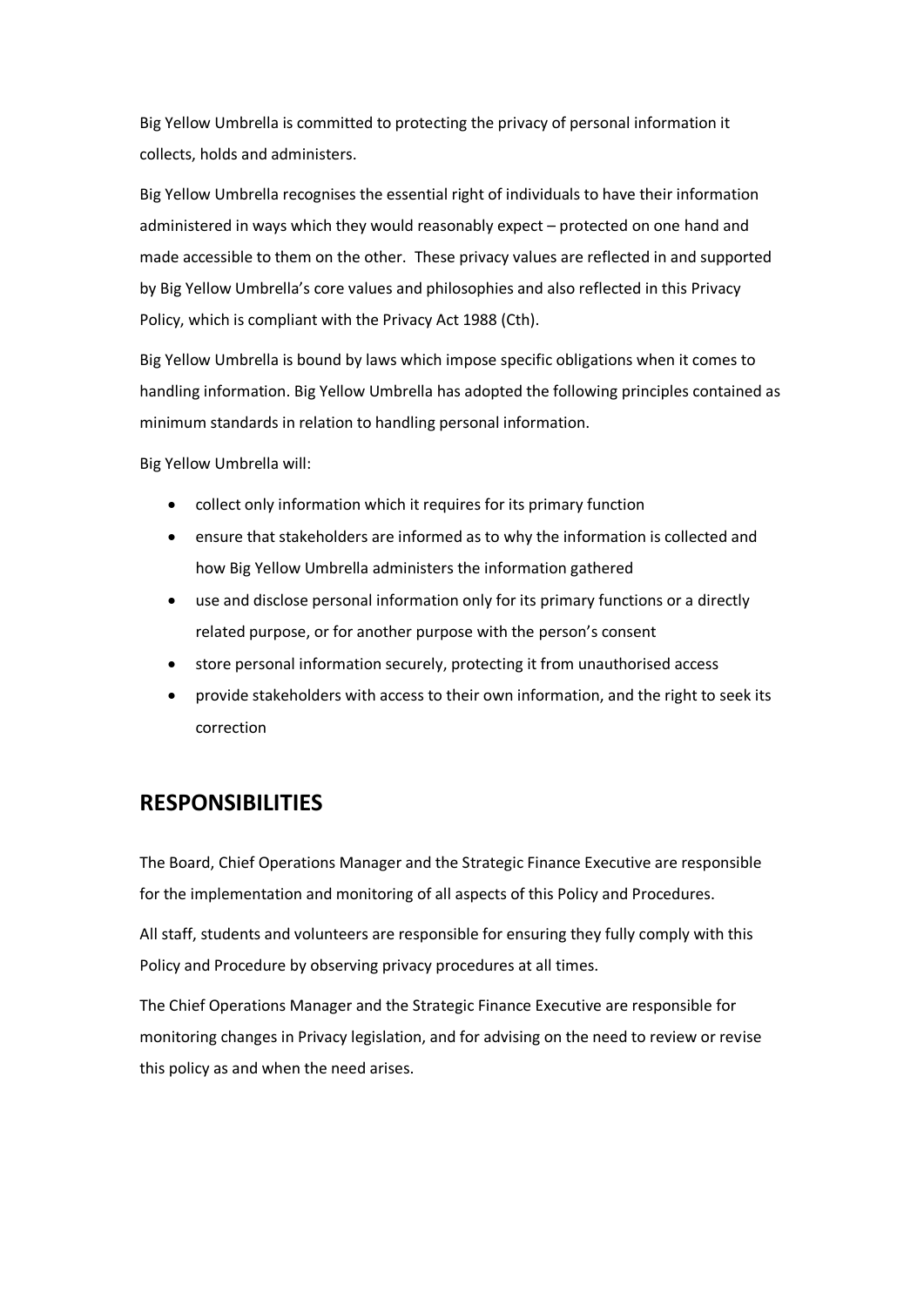# **PROCEDURES**

The following procedures apply to the collection and administration of personal information:

#### **Collection**

Big Yellow Umbrella will:

- only collect information that is necessary for the performance and primary function of Big Yellow Umbrella
- notify stakeholders about why it collects the information and how it is administered
- collect personal information only by lawful and fair means and not in an unreasonably intrusive way
- notify stakeholders that this information is accessible to them
- collect personal information from the person themselves wherever possible
- if collecting personal information from a third party, be able to advise the person whom the information concerns, from whom their personal information has been collected
- collect sensitive information, including health information and information about religious beliefs, race, gender, and others, only with the consent of the person whom the information concerns or if required by law
- Big Yellow Umbrella will also collect sensitive information about an individual if such collection is necessary to prevent or lessen a serious and imminent threat to the life or health of any individual, where the induvial whom the information concerns:
	- o Is physically or legally incapable of giving consent to the collection; or
	- o Physically cannot communicate consent to the collection
- If Big Yellow Umbrella collects information during the course of the activities of a non-profit organisation, the following conditions must be satisfied:
	- o The information relates solely to the members of the organisation or to individuals who have regular contact with the agency in connection with its activities
	- $\circ$  At or before the time of collecting the information, Big Yellow Umbrella informs the individual who the information concerns that it will not be disclosed without the individual's consent; and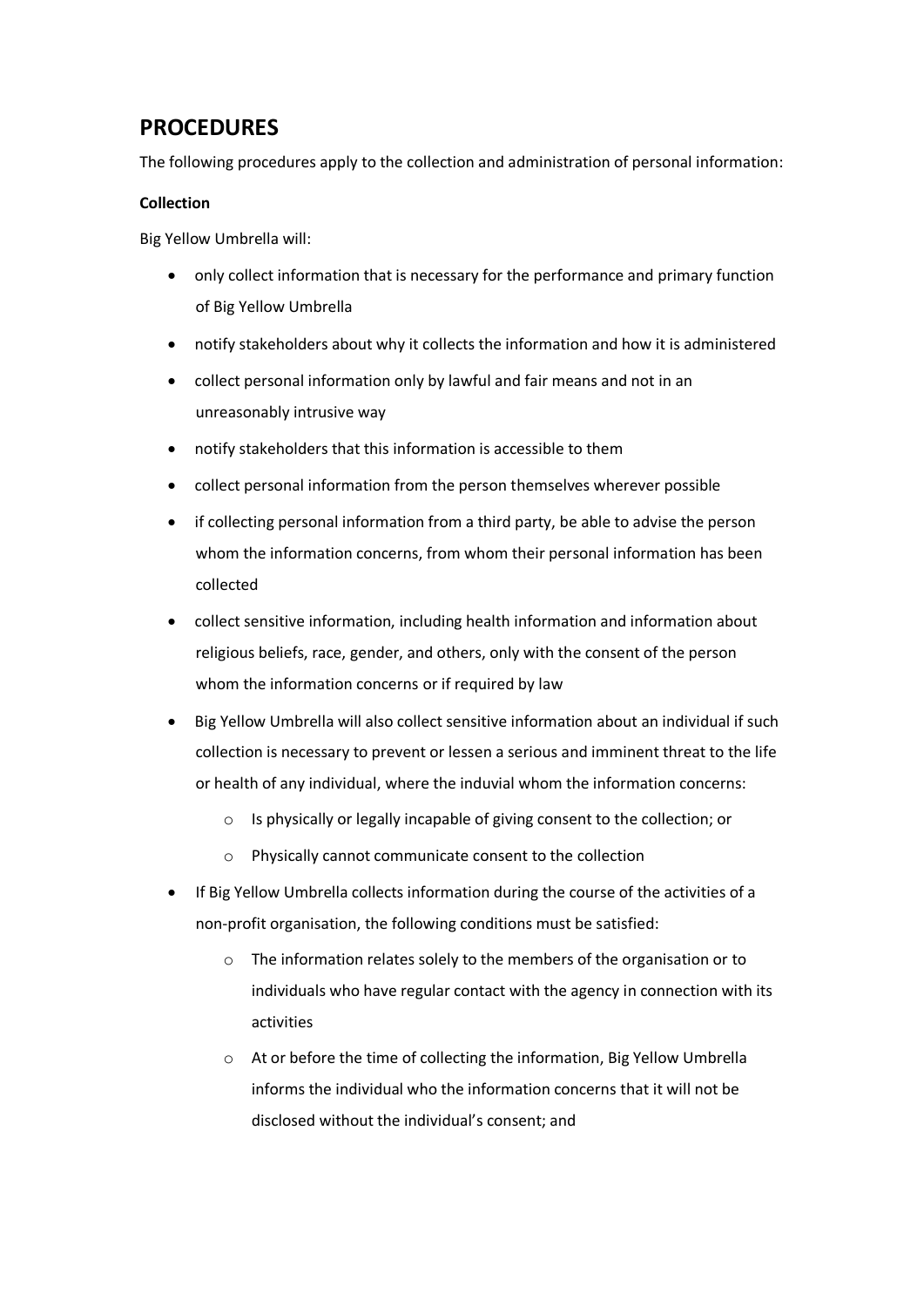- o The collection must be necessary for the establishment, exercise or defense of a legal or equitable claim
- Determine, where unsolicited information is received, whether the personal information could have been collected in the usual way, and then if it could have, it will be treated normally. (If it could not have been, it must be destroyed, and the person whose personal information has been destroyed will be notified about the receipt and destruction of their personal information).

#### **Use and Disclosure**

Big Yellow Umbrella will:

- only use or disclose information for the primary purpose for which it was collected or a directly related secondary purpose
- for other uses, Big Yellow Umbrella will obtain consent from the affected person
- in relation to a secondary purpose, use or disclose the personal information only where:
	- o a secondary purpose is related to the primary purpose and the individual would reasonably have expected Big Yellow Umbrella to use it for those purposes

#### *or*

- o the person has consented
- *or*
- o certain other legal reasons exist, or disclosure is required to prevent serious and imminent threat to life, health, or safety
- in relation to personal information which has been collected from a person, use the personal information for direct marketing, where that person would reasonably expect it to be used for this purpose, and Big Yellow Umbrella has provided an opt out and the opt out has not been taken up
- Each written direct marketing communication with the individual must set out Big Yellow Umbrella's business address and telephone number and an address at which the organisation can be directly contacted electronically. A wish not to receive any further direct marketing communication must be prominently displayed at all times
- in relation to personal information which has been collected other than from the person themselves, only use the personal information for direct marketing if the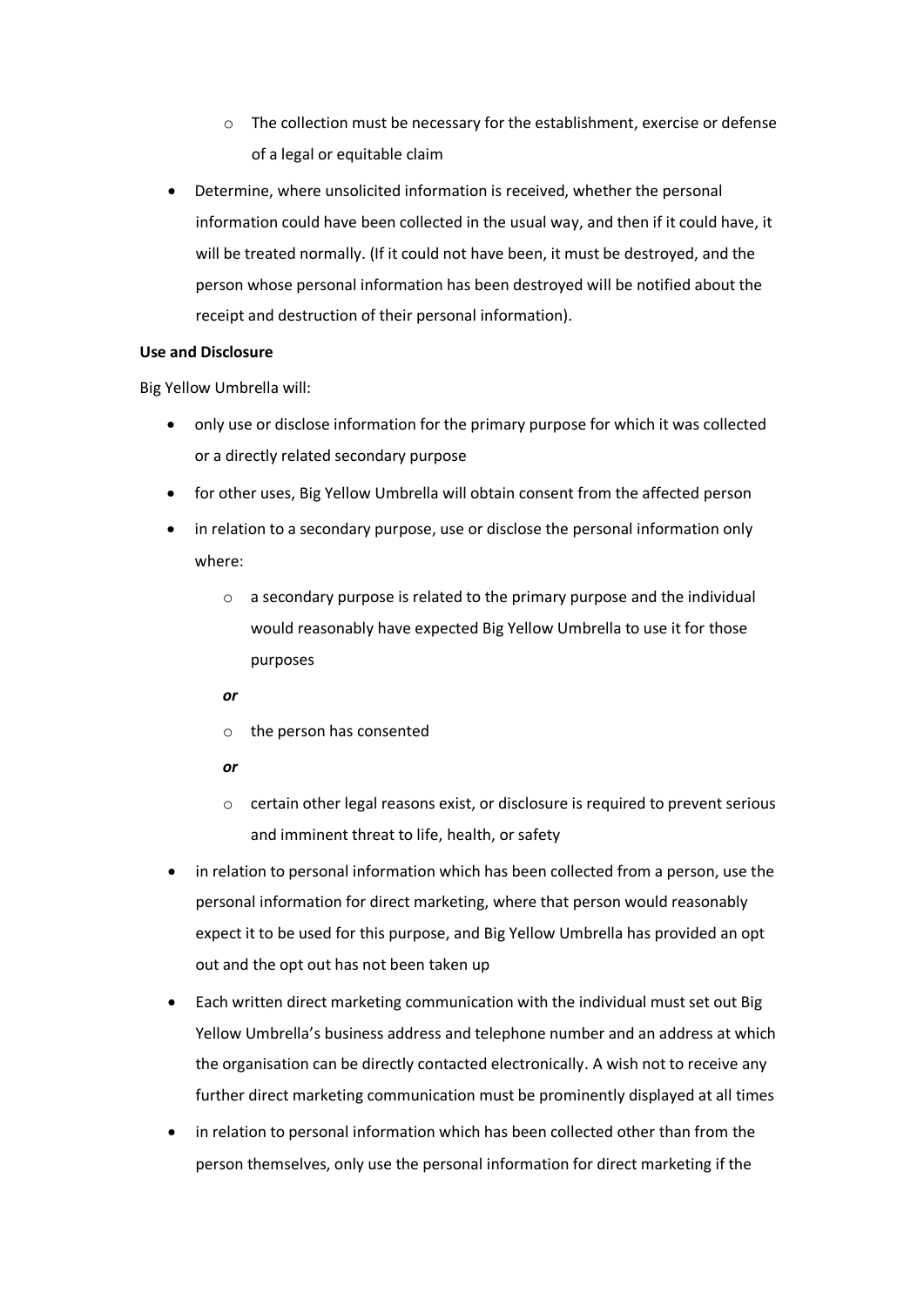person whose personal information has been collected has consented (and they have not taken up the opt-out)

- provide all individuals access to their personal information except where it is a threat to life or health or it is authorised by law to refuse and, if a person is able to establish that the personal information is not accurate, then Big Yellow Umbrella must take steps to correct it
- Big Yellow Umbrella may allow a person to attach a statement to their information if Big Yellow Umbrella disagrees it is inaccurate
- where for a legal or other reason Big Yellow Umbrella is not required to provide a person with access to the information, consider whether a mutually agreed intermediary would allow sufficient access to meet the needs of both parties
- make no charge for making a request for personal information, correcting the information, or associating a statement regarding accuracy with the personal information
- If the disclosure of sensitive information is necessary for research, or the compilation or analysis of statistics, relevant to public health or public safety and it is impractical for Big Yellow Umbrella to seek the individuals' consent, as long as the disclosure is conducted in accordance with guidelines approved by the Commissioner under section 95A, the organisation may make such a disclosure
- If Big Yellow Umbrella has sufficient reasons to believe that an unlawful activity has been, is being or may be engaged in, and the disclosure of personal information becomes a necessary part of the investigation, the organisation may make such disclosures
- Big Yellow Umbrella may further disclose personal information if its disclosure is mandated by an enforcement body or is required for the following:
	- o The prevention, detection, investigation, prosecution or punishment of criminal offences, breaches of a law imposing a penalty or sanction or breaches of a prescribed law
	- o The enforcement of laws relating to the confiscation of the proceeds of crime
	- o The protection of public revenue
	- o The prevention, detection, investigation or remedying of seriously improper conduct or prescribed conduct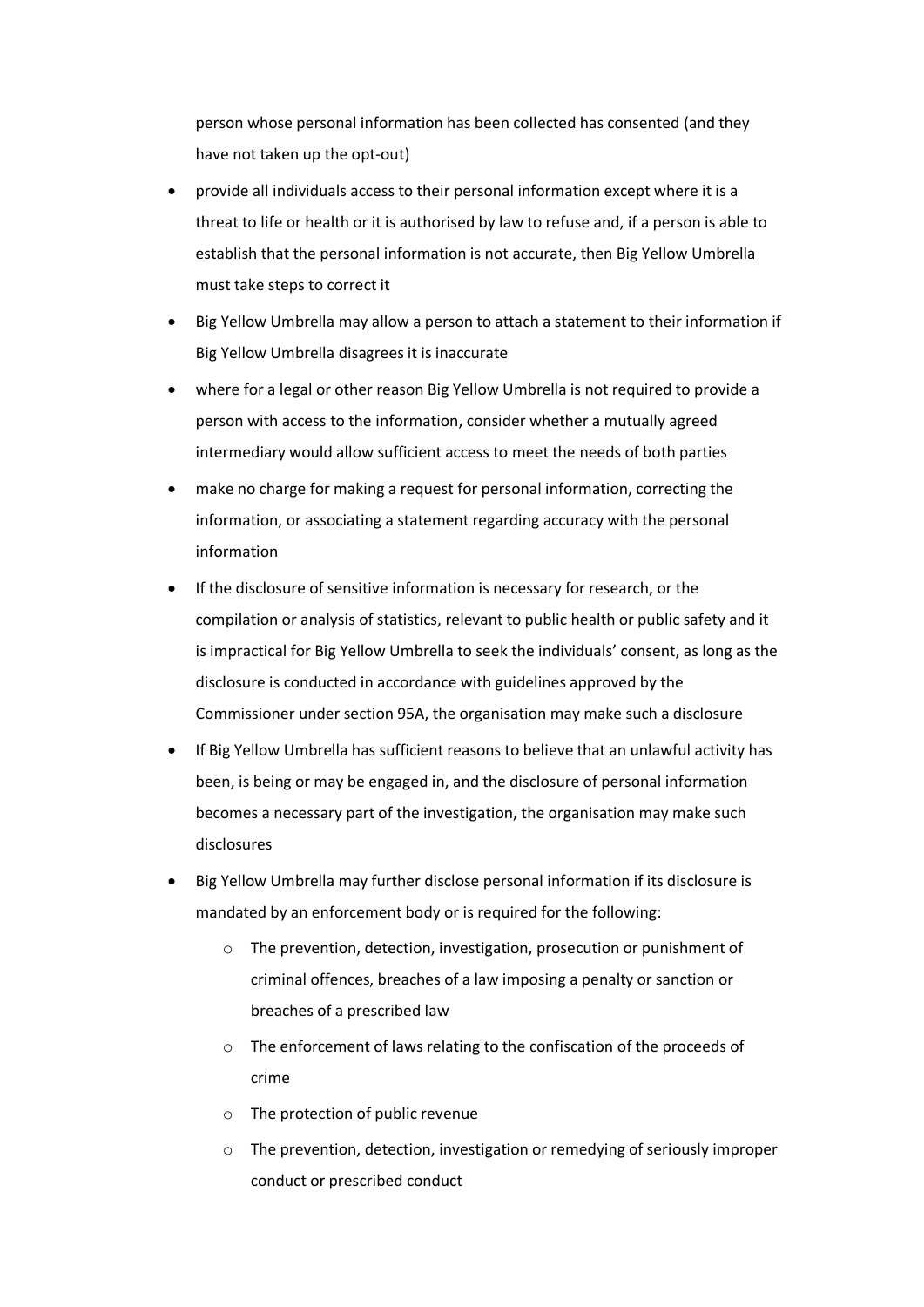o The preparation for, or conduct of, proceedings before any court or tribunal, or implementation of the orders of a court or tribunal. This would include child protection and domestic violence cases.

For the purpose of this clause, Big Yellow Umbrella must make a written note of the use of any disclosure as above.

#### **Storage**

Big Yellow Umbrella will:

- implement and maintain steps to ensure that personal information is protected from misuse and loss, unauthorised access, interference, unauthorised modification, or disclosure
- before Big Yellow Umbrella discloses any personal information to an overseas recipient including a provider of IT services such as servers or cloud services, establish that they are privacy compliant
- Big Yellow Umbrella will have systems which provide sufficient security including cyber security protection
- ensure that Big Yellow Umbrella's data is up to date, accurate and complete

#### **Destruction and de-identification**

Big Yellow Umbrella will:

- destroy personal information once is not required to be kept for the purpose for which it was collected, including from decommissioned laptops and mobile phones
- change information to a pseudonym or treat it anonymously if required by the person whose information Big Yellow Umbrella holds and will not use any government related identifiers unless they are reasonably necessary for its functions
- notify the person where personal information is provided and stored in relation to data collection required by the funder, and whether it is deidentified or not. Consent is sought to hold this information

#### **Data Quality**

Big Yellow Umbrella will:

• take reasonable steps to ensure the information Big Yellow Umbrella collects is accurate, complete, up to date, and relevant to the functions it performs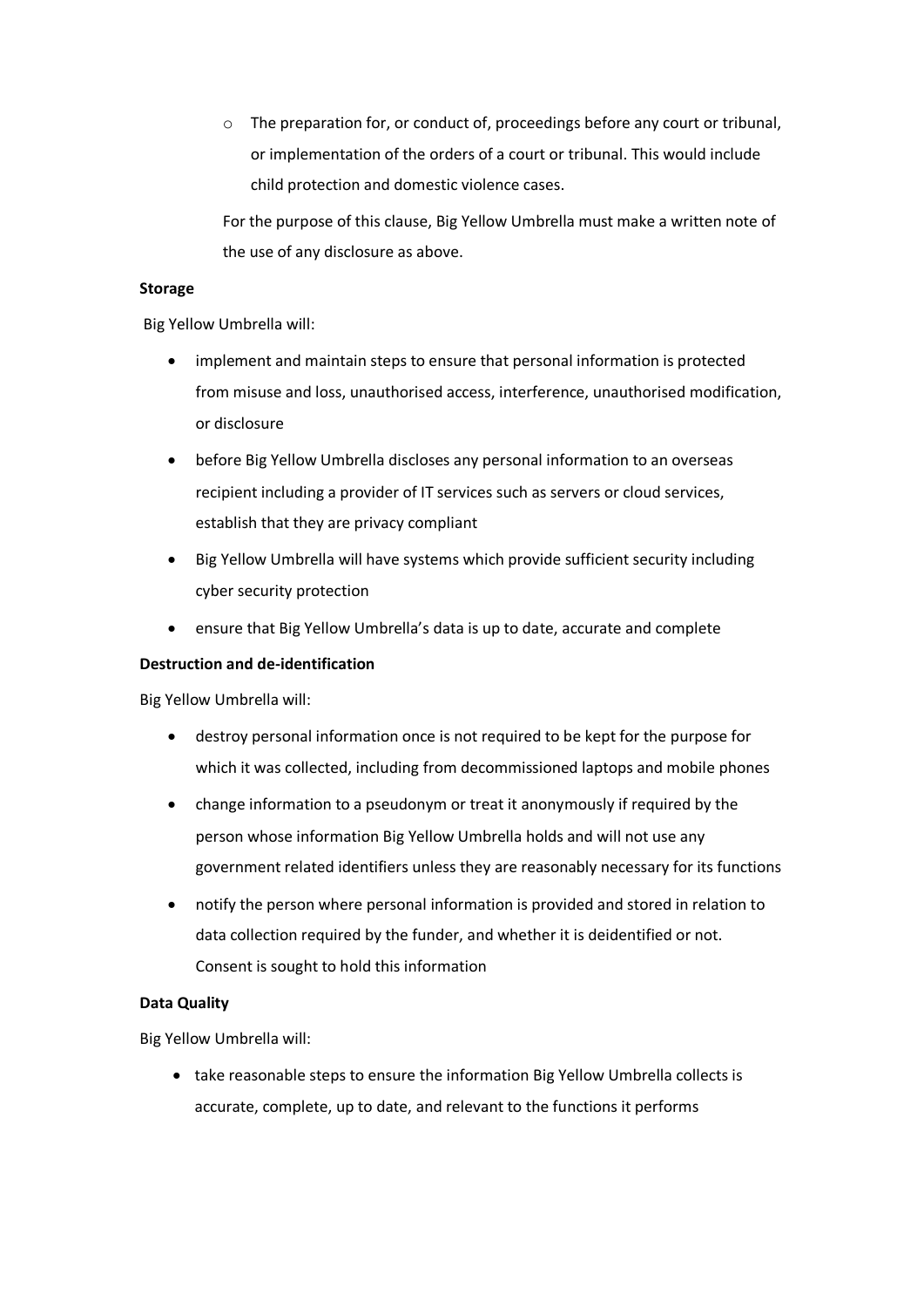#### **Data Security and Retention**

Big Yellow Umbrella will:

• only destroy records in accordance with its Records Management Policies and Procedures

#### **Openness**

Big Yellow Umbrella will:

- ensure stakeholders are aware of Big Yellow Umbrella's Privacy Policies and Procedures and its purposes
- make this information freely available in relevant publications and on Big Yellow Umbrella's website

#### **Access and Correction**

Big Yellow Umbrella will:

- ensure individuals have a right to seek access to information held about them and to correct it if it is inaccurate, incomplete, misleading, or not up to date
- Big Yellow Umbrella can withhold the access of an individual to his / her information if:
	- o providing access would pose a serious and imminent threat to the life or health of an individual
	- o providing access would have an unreasonable impact upon the privacy of other individuals
	- o the request for access is frivolous or vexatious
	- o the information relates to existing or anticipated legal proceedings between the organisation and the individual, and the information would not be accessible by the process of discovery in those proceedings
	- o providing access would reveal the intentions of the organisation in relation to negotiations with the individual in such a way as to prejudice those negotiations
	- o providing access would be unlawful
	- o providing access would be likely to prejudice an investigation of possible unlawful activity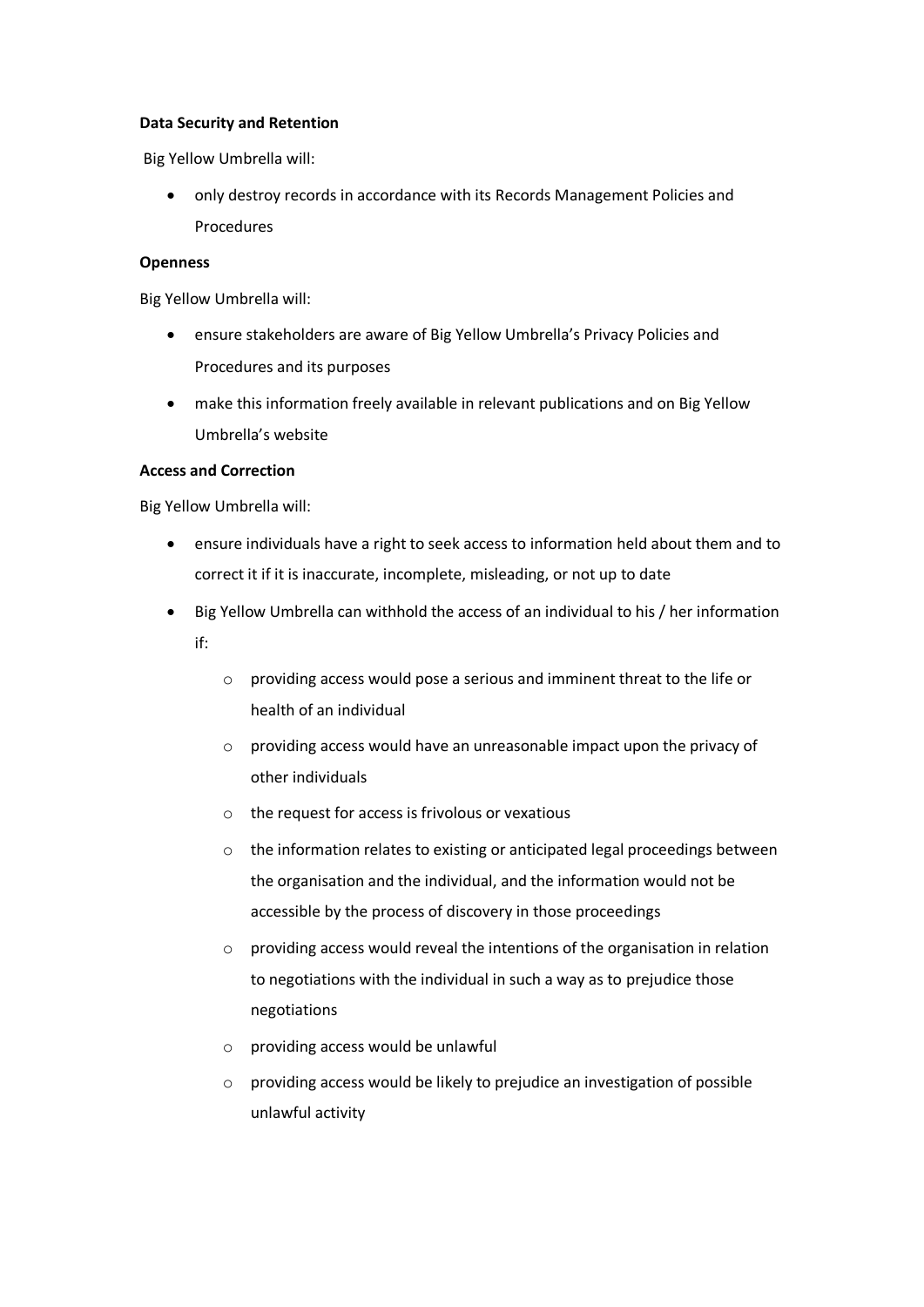#### **Anonymity**

Big Yellow Umbrella will:

• allow people from whom the personal information is being collected to not identify themselves or use a pseudonym unless it is impracticable to deal with them on this basis

#### **Making information available to other organisations**

Big Yellow Umbrella can:

- release information to third parties where it is requested by the person concerned
- release information where it has been instructed to do so by law, such as Section 16A of the Child Protection Act

# **RELATED DOCUMENTS**

- Confidentiality Policies and Procedures
- Records Management Policies and Procedures
- Big Yellow Umbrella's Confidentiality Agreement
- Privacy Act 1988

### **AUTHORISATION**

Signature of Board Secretary:

Date of approval by the Board:

On behalf of the Big Yellow Umbrella